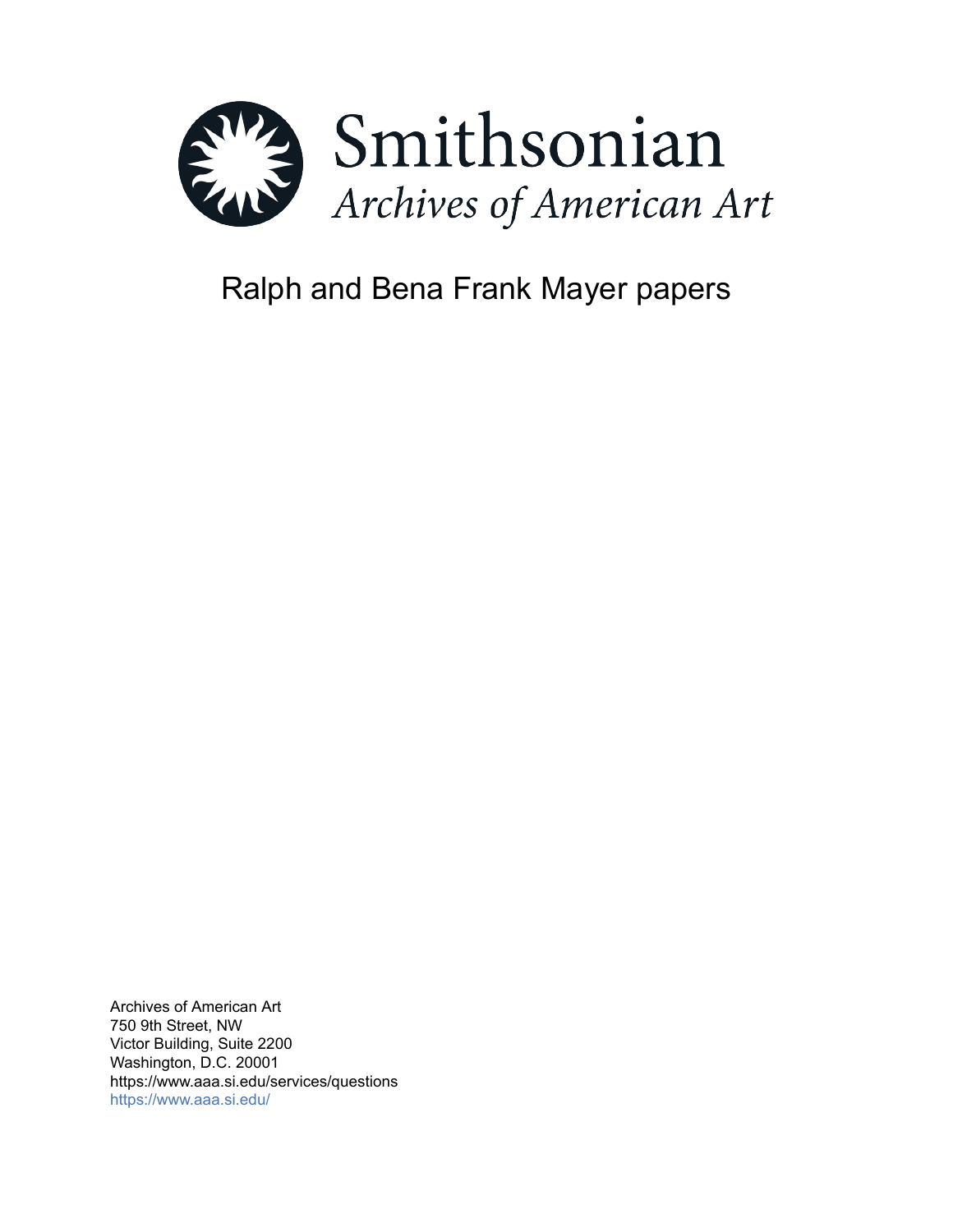## **Table of Contents**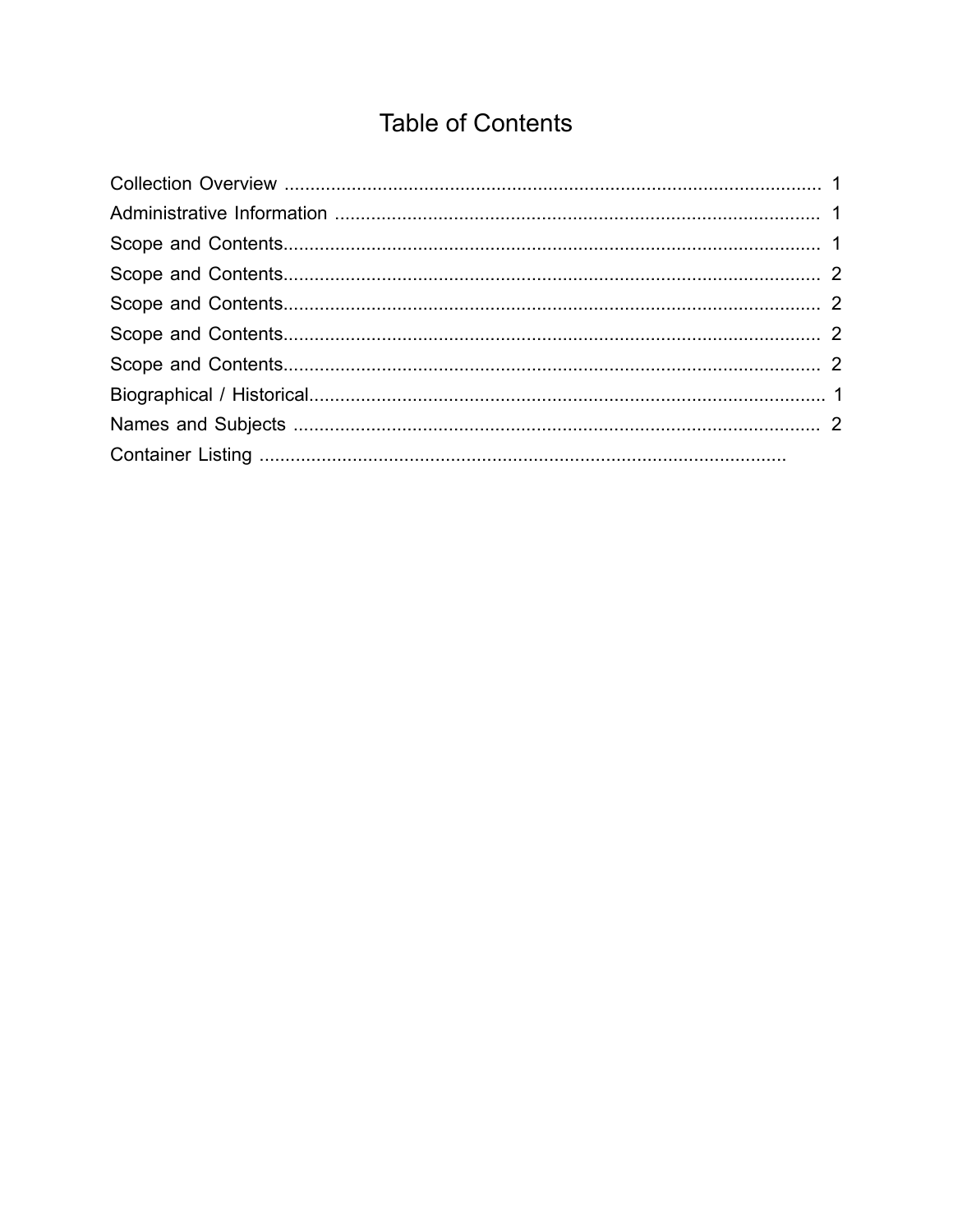| <b>Repository:</b> | Archives of American Art                             |
|--------------------|------------------------------------------------------|
| Title:             | Ralph and Bena Frank Mayer papers                    |
| Date:              | [ca. 1920]-1964                                      |
| Identifier:        | AAA.mayeralp                                         |
| Creator:           | Mayer, Ralph, 1895-1979                              |
| Extent:            | 4.5 Linear feet ((partially microfilmed on 3 reels)) |
| Language:          | English.                                             |

#### <span id="page-2-0"></span>**Collection Overview**

#### <span id="page-2-1"></span>**Administrative Information**

#### Acquisition Information

Material on reels D211-D213 was lent for microfilming in 1965 by Ralph Mayer. Portions were subsequently donated along with unmicrofilmed material, 1972-1979, by Ralph and Bena Frank Mayer.

#### Available Formats

35mm microfilm reel D211-D213 available at Archives of American Art offices and through interlibrary loan.

#### **Restrictions**

Use of original papers requires an appointment and is limited to the Archives' Washington, D.C., Research Center. Microfilmed materials must be consulted on microfilm. Contact Reference Services for more information.

#### <span id="page-2-3"></span>**Biographical / Historical**

Ralph Mayer: conservator, restorer, painter. Died 1979. Bena Frank Mayer: painter. They lived in New York. Ralph Mayer was educated as a chemical engineer, and spent several years working in the manufacture of paints and varnishes. He also studied painting at the Art Students League. His work in conservation and artists' materials led him to found the Artists Technical Research Institute in 1959. Author of The Artists Handbook of Materials and Techniques (1940) and The Painter's Craft (1948), and numerous articles. Taught at Columbia University.

## <span id="page-2-2"></span>**Scope and Contents**

Correspondence, writings, photographs, art work, subject files, scrapbooks, and printed material.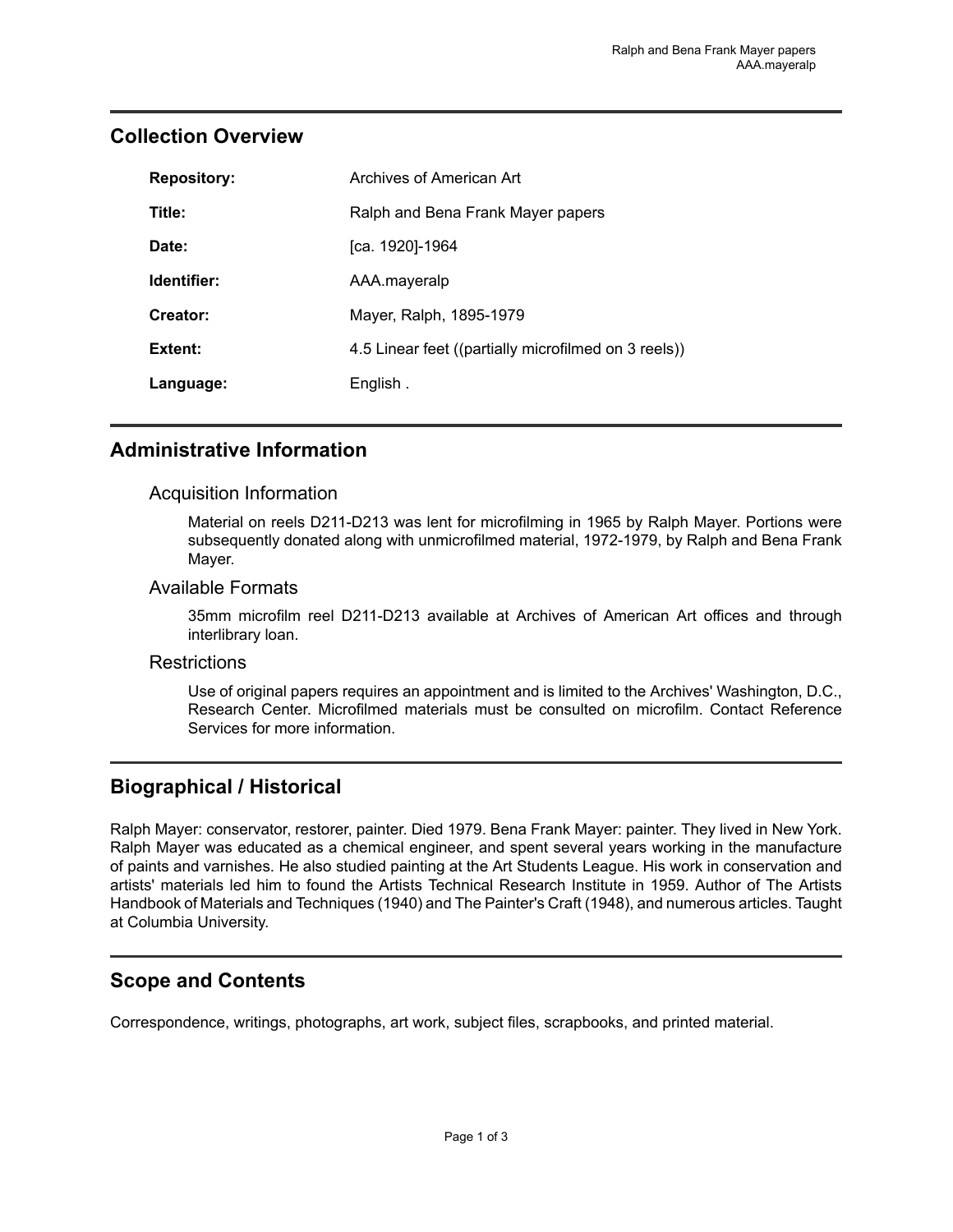#### <span id="page-3-0"></span>**Scope and Contents**

REELS D211-D213: Ralph Mayer's correspondence is with artists, conservators, museum directors, publishers, art organizations, and others. Notebooks contain data on 19th century canvas makers and dealers of artists' materials. Also included are correspondence and a ledger regarding restoration and conservation of paintings, 1929-1963; files on Columbia University, the National Academy of Design, the Newark Museum, The New York State Department of Commerce, the Whitney Museum of Art, subway murals, and other subjects; and correspondence with the U.S. Department of Commerce regarding standards for paints and pigments. Photographs are of Ralph Mayer's paintings. Correspondents include: George Biddle, Isabel Bishop, Alexander Brook, Charles Burchfield, Richard A. Florsheim, Victor Hammer, Stefan Hirsch, Peter Hurd, Lilian MacKendrick, Kenneth H. Miller, Walter Pach, Abraham Rattner, John Sloan, and David Smith.

## <span id="page-3-1"></span>**Scope and Contents**

Bena Frank Mayer's papers consist of biographical material, clippings, correspondence, exhibition catalogs and announcements, and photographs of her paintings. Two scrapbooks contain printed material, letters, and photographs regarding the Mayers' careers.

## <span id="page-3-2"></span>**Scope and Contents**

UNMICROFILMED: Correspondence includes Ralph Mayer's, 1930-1964, mainly concerning the use of artists' materials, Bena Frank correspondence, 1910-1977, and letters concerning Mayer's book, The Painter's Craft, 1948. Among his correspondents are Josef Albers, Thomas Hart Benton, Isabel Bishop, Georgia O'Keeffe, Walter Pach, Paul Sample, John Sloan, and Frederic Taubes. Subject files are on the Artists' Laboratory, the Art Students League, Gustav Berger, Huntington Hartford, the MacDowell Colony, the National Academy of Design, Diego Rivera murals, subway murals, and other subjects. Writings consist of papers on commercial standards of paint, a typescript of The Painter's Craft, and lecture notes from classes Mayer taught at the Art Students League and Columbia University.

## <span id="page-3-3"></span>**Scope and Contents**

Art work consists of sketchbooks and sketches. Photographs are of the Mayers, their studios, family, friends, and paintings. Printed material includes exhibition catalogs and announcements, brochures, clippings, and posters. There are also six scrapbooks, ca. 1930-1940, containing clippings, photographs, letters received, and printed material.

## <span id="page-3-4"></span>Names and Subject Terms

This collection is indexed in the online catalog of the Smithsonian Institution under the following terms:

Subjects:

Art -- Conservation and restoration Art -- Technique Artists' materials